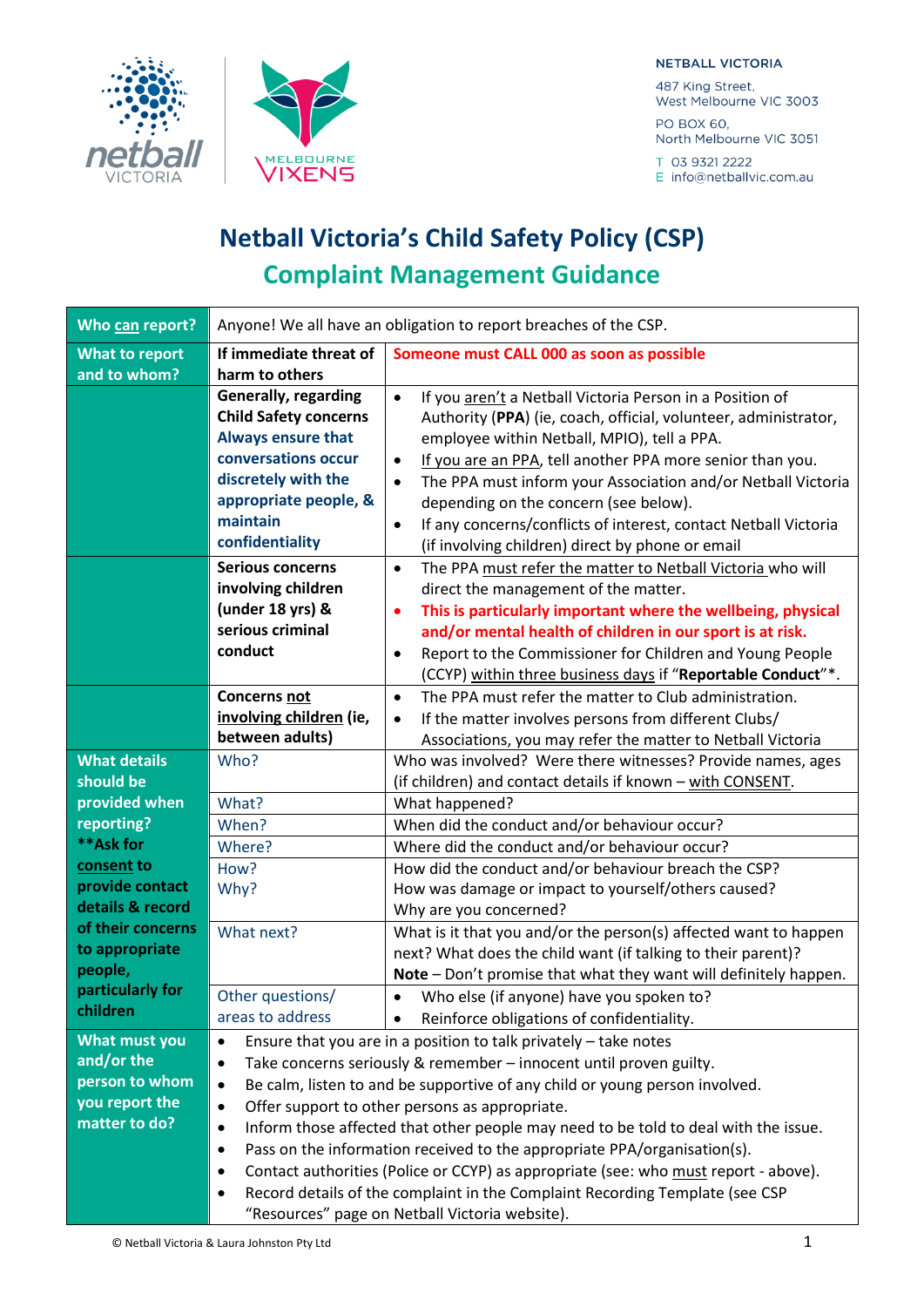### **NETBALL VICTORIA**

487 King Street, West Melbourne VIC 3003 PO BOX 60,

North Melbourne VIC 3051

T 03 9321 2222 E info@netballvic.com.au



MELBOURNE

**VICTORIA** 

| <b>What happens</b> | Next steps will always depend on the nature and seriousness of the concern(s).                  |  |
|---------------------|-------------------------------------------------------------------------------------------------|--|
| next for matters    | Netball Victoria will initially manage the matter and this may involve:                         |  |
| involving           | Gathering more information<br>$\circ$                                                           |  |
| significant harm to | Reporting the matter to the Department of Health & Human Services (Vic)<br>$\circ$              |  |
| children or serious | and if applicable, within three (3) days of becoming aware to the CCYP under                    |  |
| criminal conduct?   | the Victorian "Reportable Conduct Scheme".                                                      |  |
|                     | Delegating the matter to another organisation as appropriate (eg, school,<br>$\circ$            |  |
|                     | council, employer, facility, etc).                                                              |  |
|                     | Ensuring that the person complained about has received the allegations and<br>$\circ$           |  |
|                     | has an opportunity to respond to those. This is called "natural justice".                       |  |
|                     | Organising professional counselling support for those involved.<br>$\circ$                      |  |
|                     | Resolving through informal conversation/mediation and/or education<br>O                         |  |
|                     | After further internal investigation, determining that no further action is<br>$\circ$          |  |
|                     | necessary.                                                                                      |  |
|                     | Taking provisional action (ie, suspension) if necessary.<br>$\circ$                             |  |
|                     | If more formal action is necessary, then either one of:<br>$\circ$                              |  |
|                     | appointing an external investigator; or                                                         |  |
|                     | appointing an independent Tribunal to hear the matter.<br>٠                                     |  |
| <b>What happens</b> | Next steps will always depend on the nature and seriousness of the concern(s).<br>$\bullet$     |  |
| next for matters    | The Club or Association will initially manage the matter and this may involve:<br>$\bullet$     |  |
|                     |                                                                                                 |  |
| involving adults?   | Gathering more information<br>$\circ$                                                           |  |
|                     | Ensuring that the person complained about has received the allegations and<br>$\circ$           |  |
|                     | has an opportunity to respond to those. This is called "natural justice".                       |  |
|                     | Organising professional counselling support for those involved.<br>$\circ$                      |  |
|                     | Resolving through informal conversation/mediation and/or education<br>$\circ$                   |  |
|                     | Taking provisional action (ie, suspension) if necessary.<br>$\circ$                             |  |
|                     | After further internal investigation, deciding that no further action is<br>$\circ$             |  |
|                     | necessary.                                                                                      |  |
|                     | Requesting their Association or Netball Victoria to manage the matter (ie, if<br>$\circ$        |  |
|                     | involves persons from different Clubs).                                                         |  |
|                     | If more formal action is necessary, then either one of:<br>$\circ$                              |  |
|                     | appointing an external investigator;                                                            |  |
|                     | referring the matter to mediation; or<br>appointing an independent Tribunal to hear the matter. |  |

# **\* Reportable Conduct includes any one or more of the following:**

| Sexual misconduct committed against a child            |
|--------------------------------------------------------|
| Sexual misconduct committed with a child               |
| Sexual misconduct committed in the presence of a child |
| Behaviour that causes significant emotional or         |
| psychological harm to a child                          |
| Significant neglect of a child                         |
|                                                        |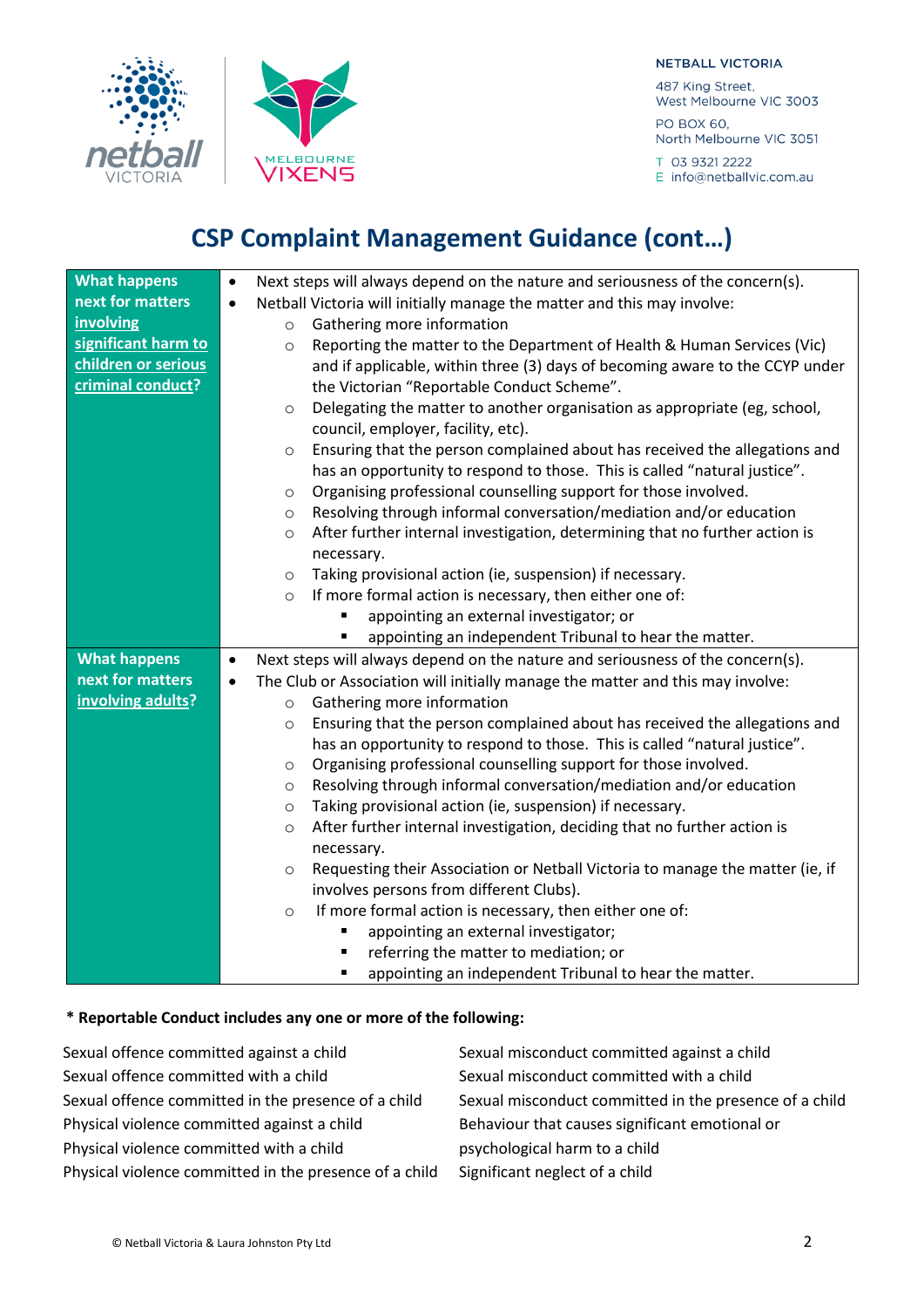

#### **NETBALL VICTORIA**

487 King Street, West Melbourne VIC 3003

PO BOX 60. North Melbourne VIC 3051

T 03 9321 2222 E info@netballvic.com.au

# **Netball Victoria Child Safety Tips and Scripts for Complaint Conversations\***

# **INITIAL TIPS:**

**Open questions** (those requiring more than just a "yes" or "no") will help extract information from the person that you are talking to, without "leading" them to answers.

**Closed questions** will help clarify and confirm what the person that you are talking to is saying.

| <b>Actions</b>                                                                                                        | <b>Script Ideas</b>                                                                                                                                                                                                                                                                                                                                                                                                                                                                                                                                                                                                                                                                                                                                                                                                                                                                                                                                                                                                                                                                                                                                                                                    |
|-----------------------------------------------------------------------------------------------------------------------|--------------------------------------------------------------------------------------------------------------------------------------------------------------------------------------------------------------------------------------------------------------------------------------------------------------------------------------------------------------------------------------------------------------------------------------------------------------------------------------------------------------------------------------------------------------------------------------------------------------------------------------------------------------------------------------------------------------------------------------------------------------------------------------------------------------------------------------------------------------------------------------------------------------------------------------------------------------------------------------------------------------------------------------------------------------------------------------------------------------------------------------------------------------------------------------------------------|
| <b>Testing expectations</b><br>- finding out what the<br>complainant expects and<br>wants to focus the<br>discussion. | How can I help you?<br>$\bullet$<br>What are you hoping to achieve by contacting us/bringing your<br>$\bullet$<br>complaint to our attention?<br>What outcome are you hoping for?<br>$\bullet$<br>[To parents/carers] What is it that your child wants?<br>$\bullet$<br>What do you think our organisation can do for you?<br>$\bullet$<br>What can we do to resolve this in a way that is fair to everyone?<br>$\bullet$<br>Let's explore your goals in this situation.<br>$\bullet$<br>How do you propose that we resolve this/work through this?<br>$\bullet$<br>Let me explain what happens under the Child Safety Policy when you<br>$\bullet$<br>make a complaint.<br>Would it help if I explained how the complaints process works under the<br>Child Safety Policy?                                                                                                                                                                                                                                                                                                                                                                                                                            |
| <b>Understanding more</b><br>about the details of the<br>complaint - gathering<br>the key facts                       | The safety of children in our sport is paramount so if you have any<br>$\bullet$<br>concerns at all, it's important that we explore those.<br>Ensuring the wellbeing of children and members in Netball is our<br>$\bullet$<br>number one priority. You've done the right thing to contact us - thank<br>you.<br>Can you please talk me through what you saw?<br>$\bullet$<br>What happened? Then what happened?<br>Can you tell me more?<br>$\bullet$<br>When did this occur?<br>$\bullet$<br><b>Where did this occur?</b><br>$\bullet$<br><b>Who</b> was involved?<br>$\bullet$<br>Is there anyone else that you think may have seen or heard anything?<br>$\bullet$<br>Were there any witnesses? [If so] Who? Do you know whether they<br>$\bullet$<br>would be comfortable talking to us further? [If not] Do you think that if<br>you explained how important it is to the safety of children in Netball,<br>that they might change their mind and contact us?<br>How did [those actions/that behaviour] impact on you and/or others?<br>$\bullet$<br>• Why do you think this occurred?<br>Help me understand<br>$\bullet$<br>Describe<br>$\bullet$<br>Explain to me<br>What else did you notice? |